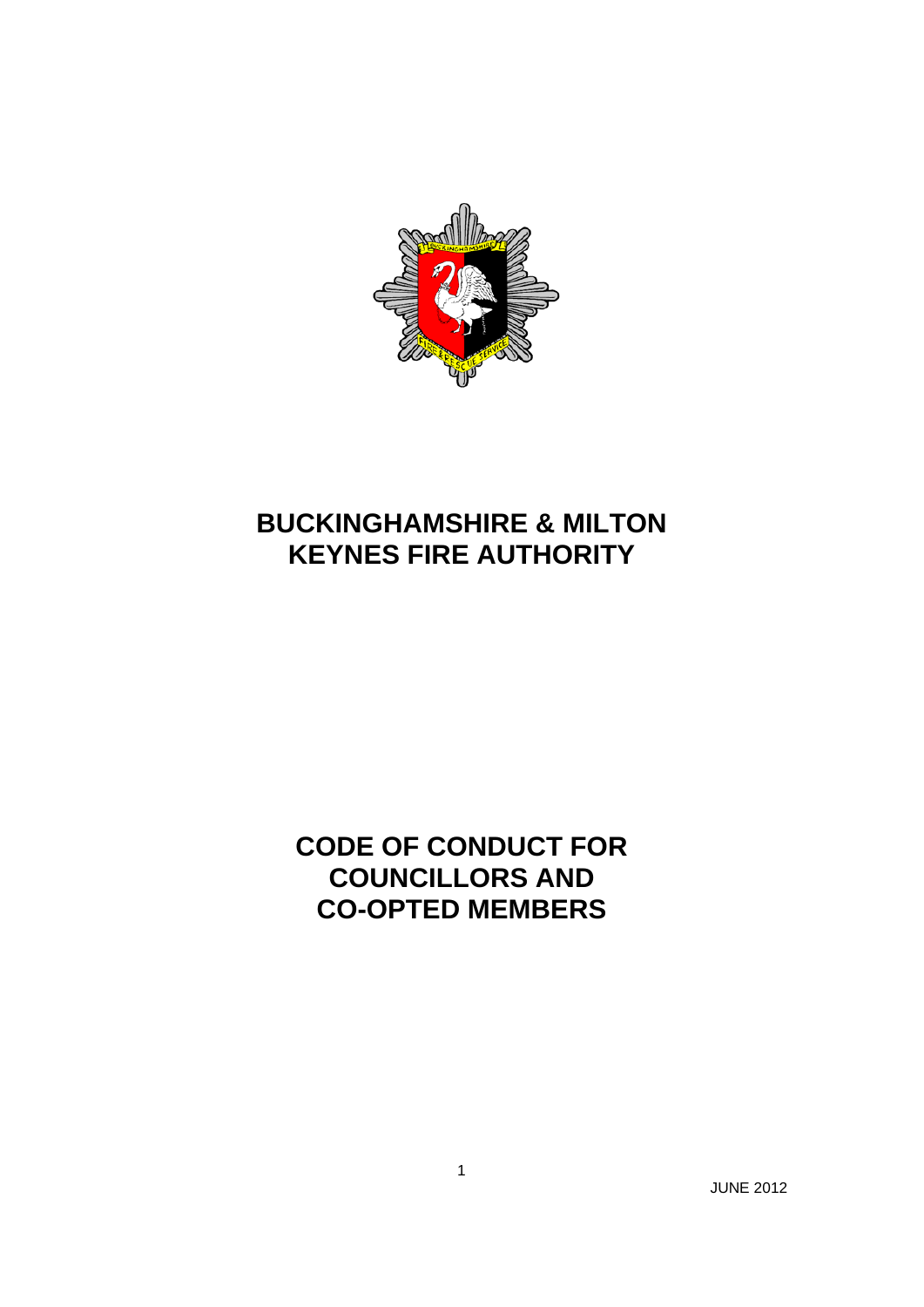## **BUCKINGHAMSHIRE AND MILTON KEYNES FIRE AUTHORITY**

### **CODE OF CONDUCT FOR COUNCILIORS AND CO-OPTED MEMBERS**

#### **The Ten General Principles of Public Life**

**Selflessness** – members should serve only the public interest and should never improperly confer an advantage or disadvantage on any person.

**Honesty and integrity** – members should not place themselves in situations where their honesty and integrity may be questioned, should not behave improperly, and should on all occasions avoid the appearance of such behaviour.

**Objectivity** – members should make decisions on merit, including when making appointments, awarding contracts, or recommending individuals for rewards or benefits.

**Accountability** – members should be accountable to the public for their actions and the manner in which they carry out their responsibilities, and should cooperate fully and honestly with any scrutiny appropriate to their particular office.

**Openness** – members should be as open as possible about their actions and those of their authority, and should be prepared to give reasons for those actions.

**Personal judgement** – members may take account of the views of others, including their political groups, but should reach their own conclusions on the issues before them and act in accordance with those conclusions.

**Respect for others** – members should promote equality by not discriminating against any person, and by treating people with respect, regardless of their race, age, religion, gender, sexual orientation or disability. They should respect the impartiality and integrity of the authority's statutory officers and its other employees.

**Duty to uphold the law** – members should uphold the law and, on all occasions, act in accordance with the trust that the public is entitled to place in them.

**Stewardship** – members should do whatever they are able to do to ensure that their authorities use their resources prudently, and in accordance with the law.

**Leadership** – members should promote and support these principles by leadership, and by example, and should act in a way that secures or preserves public confidence.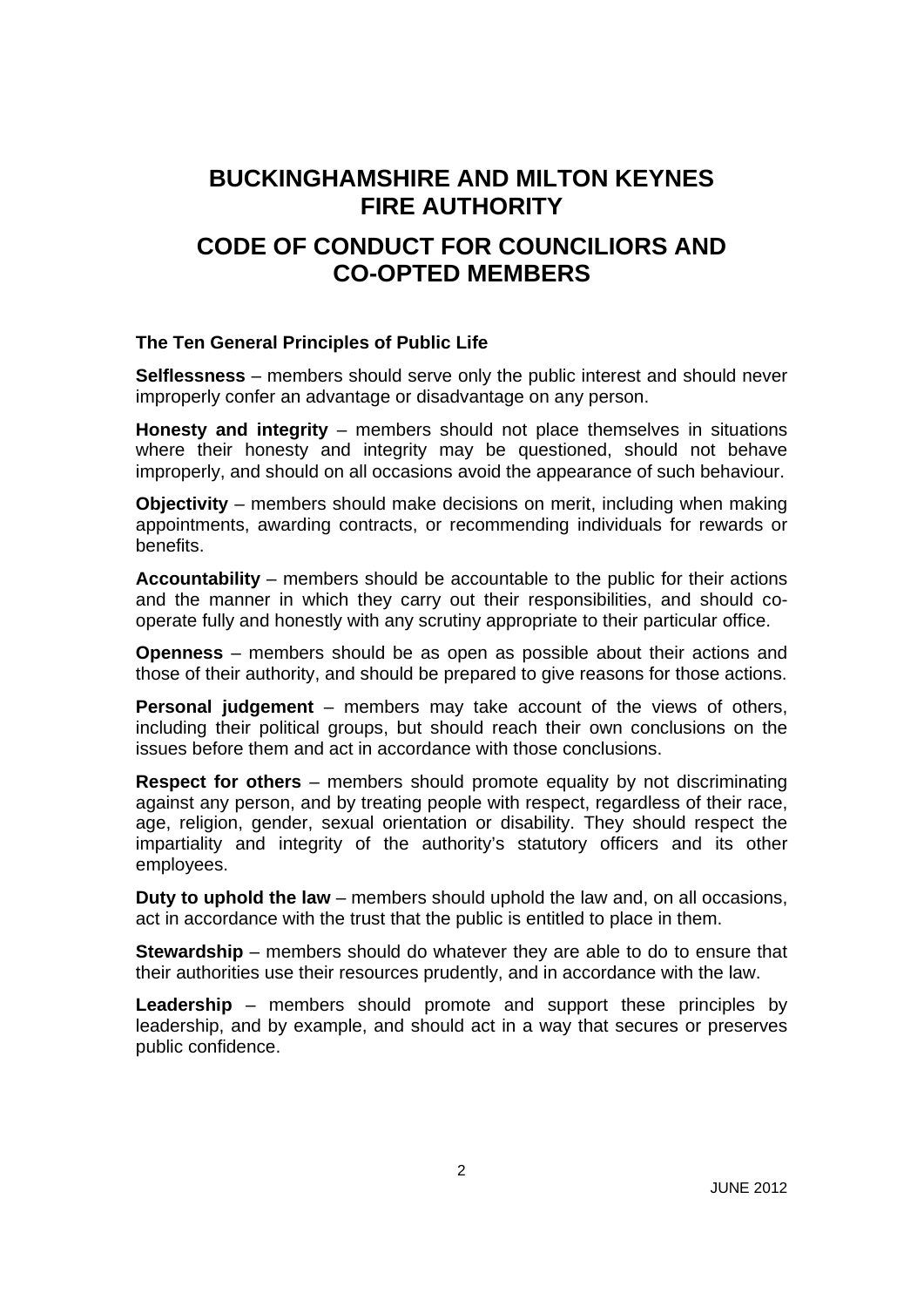- 1(1). You must treat others with respect.
- 1(2). You must not:
	- (a) do anything which may cause your authority to breach the Equality Act 2010;
	- (b) bully any person;
	- (c) intimidate or attempt to intimidate any person who is or is likely to be:
		- (i) a complainant,
		- (ii) a witness, or
		- (iii) involved in the administration of any investigation or proceedings,

in relation to an allegation that a Member (including yourself) has failed to comply with his or her Authority's Code of Conduct; or

- (d) do anything which compromises or is likely to compromise the impartiality of those who work for, or on behalf of, your Authority.
- 2. You must not:
	- (a) disclose information given to you in confidence by anyone, or information acquired by you which you believe, or ought reasonably to be aware, is of a confidential nature, except where:
		- (i) you have the consent of a person authorised to give it;
		- (ii) you are required by law to do so;
		- (iii) the disclosure is made to a third party for the purpose of obtaining professional advice provided that the third party agrees not to disclose the information to any other person; or
		- (iv) the disclosure is:
			- (aa) reasonable and in the public interest; and
			- (bb) made in good faith and in compliance with the reasonable requirements of the Authority; or
	- (b) prevent another person from gaining access to information to which that person is entitled by law.
- 3. You must not conduct yourself in a manner which could reasonably be regarded as bringing your office or Authority into disrepute.